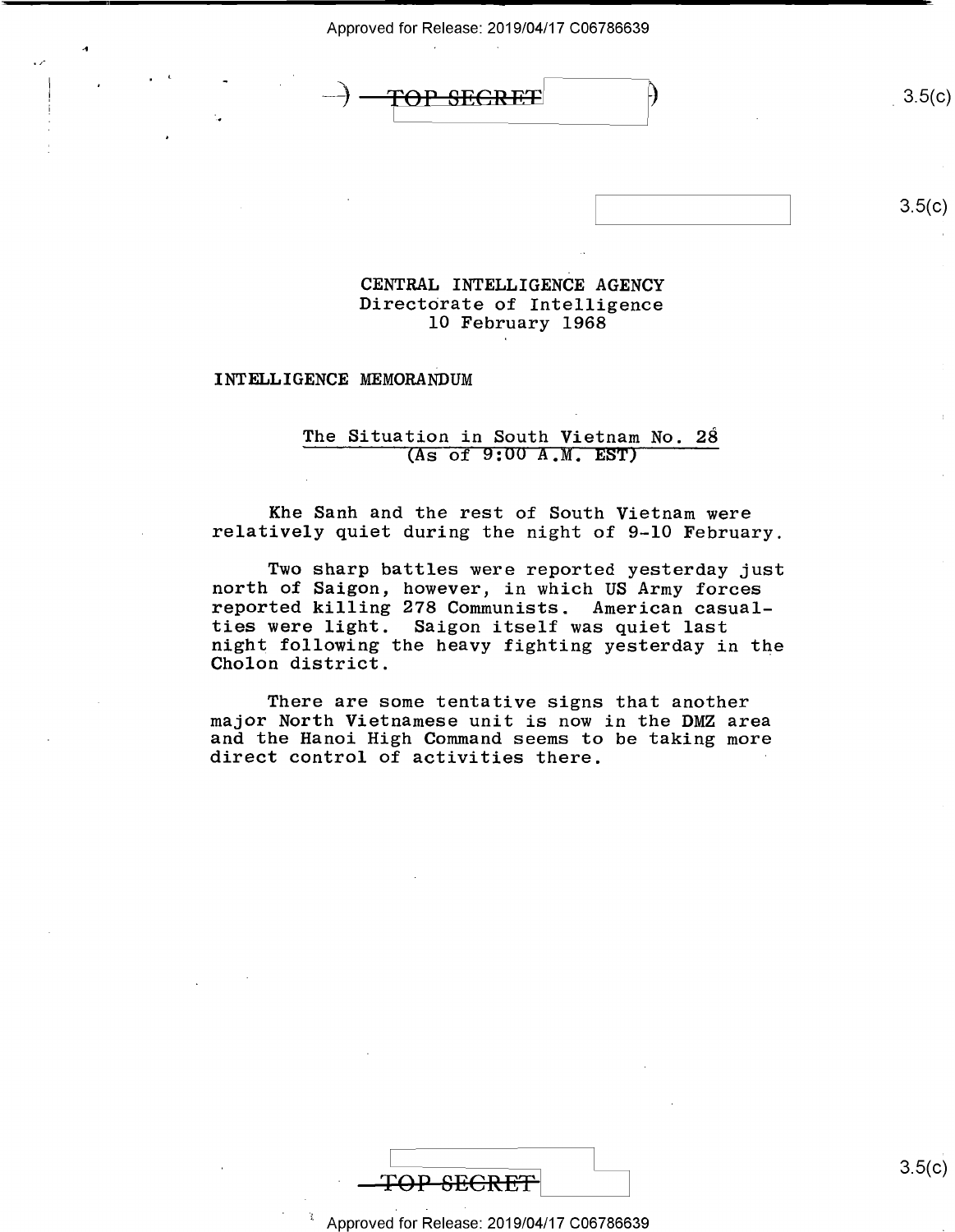$\text{TOP}$  SEGRET  $\rightarrow$  3.5(c)

## <sup>I</sup>Corps

H

l. The Khe Sanh area. was quiet on 9-10 February with only light sporadic mortar fire reported from the enemy. The airstrip was temporarily closed because of the crash of a C-130 transport which was hit by enemy fire as it attempted to land.

2. An undetermined-size enemy force using explosive charges destroyed part of a bridge in the strategic Hai Van pass in Thua Thien Province late on 8 February. Route 1 between Da Nang and Hue is closed to traffic until repairs can be made. An unidentified Communist regimental-sized force has been noted in this area and probably will continue to attempt to interdict this vital supply route between Da Nang and points north. The mountainous terrain in this small area on the coast lends itself to ambushes and several key bridges are prime enemy targets.

3. Early morning press reports claim that US forces in Hue now control the south bank of the Perfume River and that all installations in the new section of the city are under allied control. However, South Vietnamese forces are still battling with Communist troops entrenched in a section of the citadel across<br>the river.  $3.3(h)(2)$ 

There is no confirmation of reports of enemy reinforcements in the citadel area, although limited amounts of men and material could have been infiltrated in to the beseiged enemy.

4. Throughout the entire I Corps area south of the DMZ, only small unit actions were reported. Some of these were in reaction to allied patrols sweeping areas where Communist troops are believed to be concentrating. All major urban areas except Hue were quiet on 9-10 February.

5. A new subordinate of the North Vietnamese High Command has been active on the communications group which serves major headquarters\_either in or associated with South Vietnam. It could be another division-sized unit, but this cannot be confirmed now.

 $-2$   $-$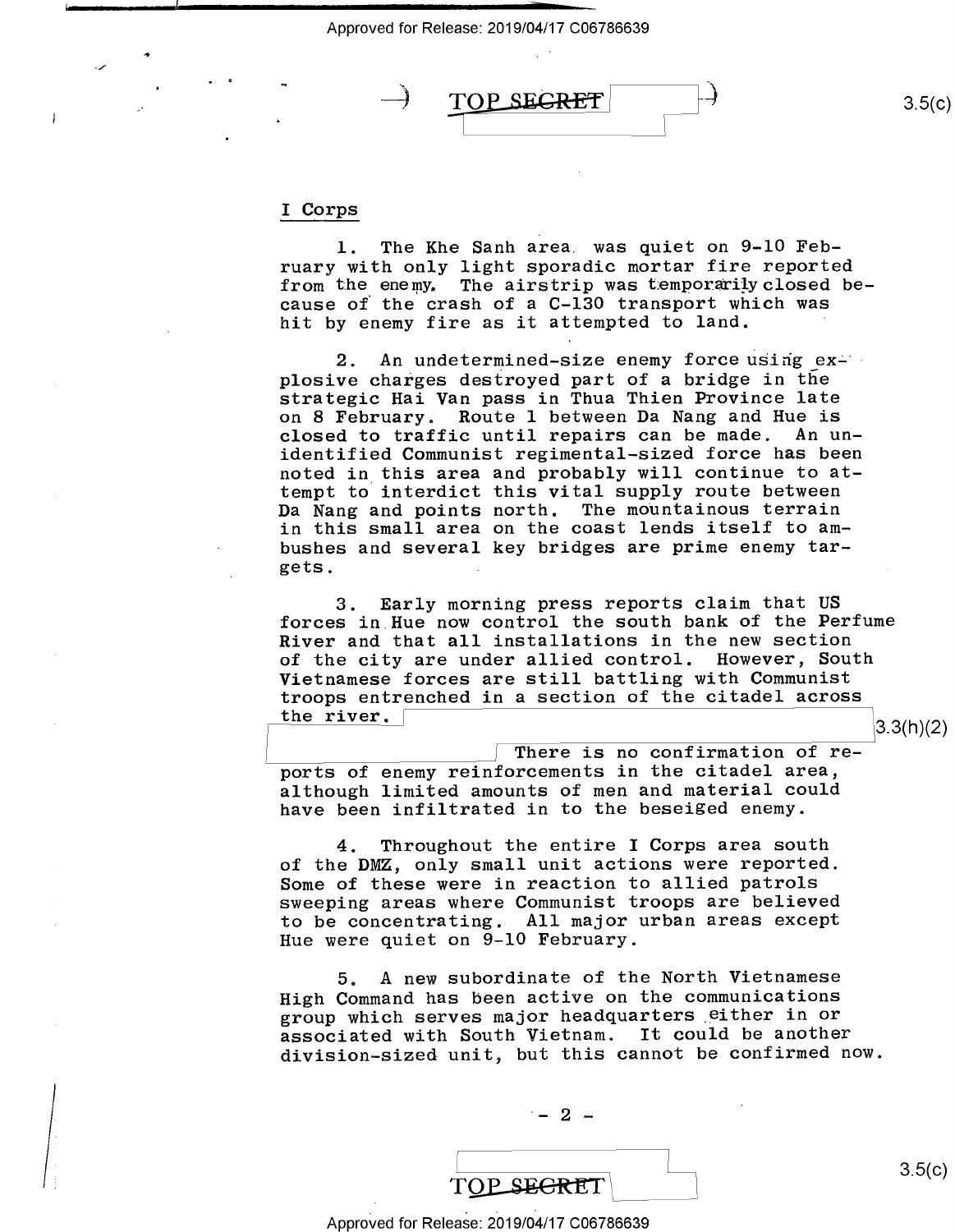$\rightarrow$ 

6. On 10 February, the North Vietnamese 27th Independent Battalion referred to a casualty of the lst Battalion of the 98th Regiment. The 27th Battalion has been observed planning for an attack on US positions in the Cam Lo area of north-central Quang Tri Province, together with possible "reinforcements" from another unit. This seems to indicate that the 98th Battalion--a subordinate of the North Vietnamese 316th Division--is now in the DMZ area. It is possible that the 316th Division may be the new, unidentified major<br>example in the particle has been in direct contact entity in the DMZ area which has been in direct contact with Hanoi.

7. Since 5 February headquarters elements of the North Vietnamese 320th and 325C divisions have also been noted in direct communications with Hanoi. This is the first time the 320th Division has been noted in this type of communication since its recent move into the DMZ area of South Vietnam. The 325C Division has been in direct communication with Hanoi before, but it had not been observed on that link since 30 January.'

8. In addition, the North Vietnamese 304th Division and the headquarters of the 29th, 90th, and the 803rd regiments during the last few days have all been communicating with a station of the Hanoi High Command which serves major fronts and headquarters in South Vietnam.

9. These direct communications with Hanoi by major North Vietnamese units in the DMZ - Quang Tri Province area indicate that Hanoi is assuming a more direct control of the military activity there.

## II Corps

10. As of mid-day on 10 February there was no significant enemy military activity reportgd in central South Vietnam. All major urban areas, including the provincial capitals that were hard hit before, are now almost completely under allied control.

## Saigon and III Corps

ll. The situation in Saigon's Cholon district is fluid, It was quieter there last night than it has been at any time since the beginning of the Tet



 $3.5(c)$ 

 $3.5(c)$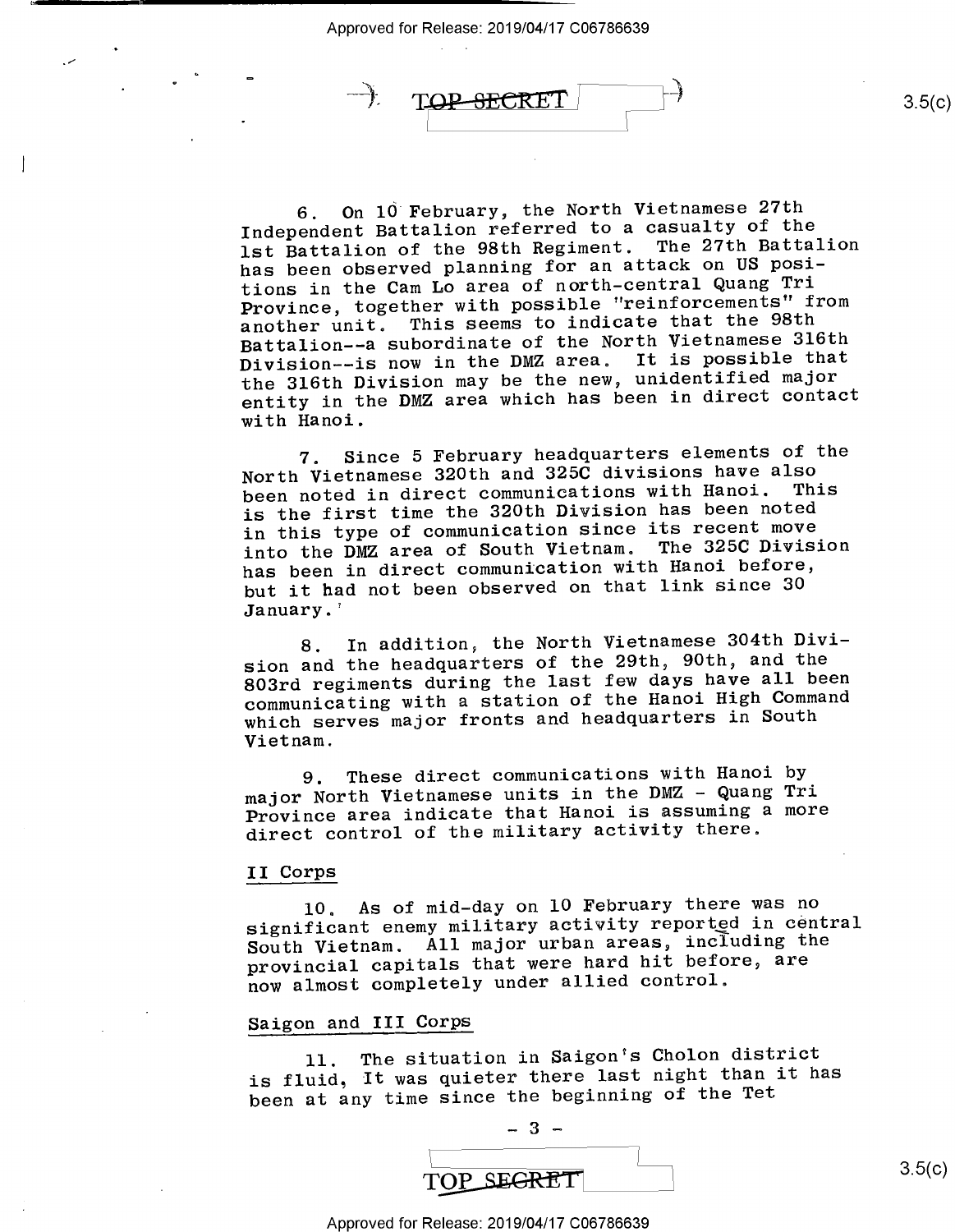$\overline{\phantom{0}}$ 

TOP SEC

w é

offensive 12 days ago. Despite the relative calm, however, there are indications that the area may well see more heavy fighting.

12. Only two or three relatively minor firing incidents were reported in Cholon during the night. South Vietnamese soldiers and police say that they have now cleared out the Viet Cong force which they had encircled in the 5th Precinct on Thursday night. The operation reportedly resulted in l7 Viet Cong captured and a number of weapons seized, including bazooka-type rocket launchers and AK-47 automatic rifles.

13. The current estimate of Communist strength in the Cholon area is approximately 150 men, operating in squad size units. The South Vietnamese believe that allied patrols and sweep operations have made it impossible for the Viet Cong to resupply their forces in Cholon, thus limiting the threat they pose.

14. In the central part of Saigon, US intelligence sources state that the situation is now relatively stable. Only minor terrorist incidents have occurred during the past day or so and there are some signs :that- life is returning to normal. About half of the stores in the secure districts were doing some business yesterday, at least five ships were being unloaded at the Saigon port, and another rice convoy was run into the city from warehouses in the northern suburbs

l5. On the other hand, there is considerable. evidence indicating that the Communists plan further attacks within and on the outskirts of Saigon. There have been numerous reports of Viet Cong units sighted in the suburbs around the capital. Throughout Gia Dinh, the province which surrounds Saigon, South Vietnamese Regional and Popular Forces reportedly are remaining in defensive positions and are unwilling to press offensive sweeps.

 $3.3(h)(2)$ 

US Army troops engaged what are believed to be elements of this division in three sharp clashes yesterday in an area some l0 to l2 miles northwest of the large Tan Son Nhut airbase. Nearly 300 Viet Cong were reported killed in the fighting. American losses were light.